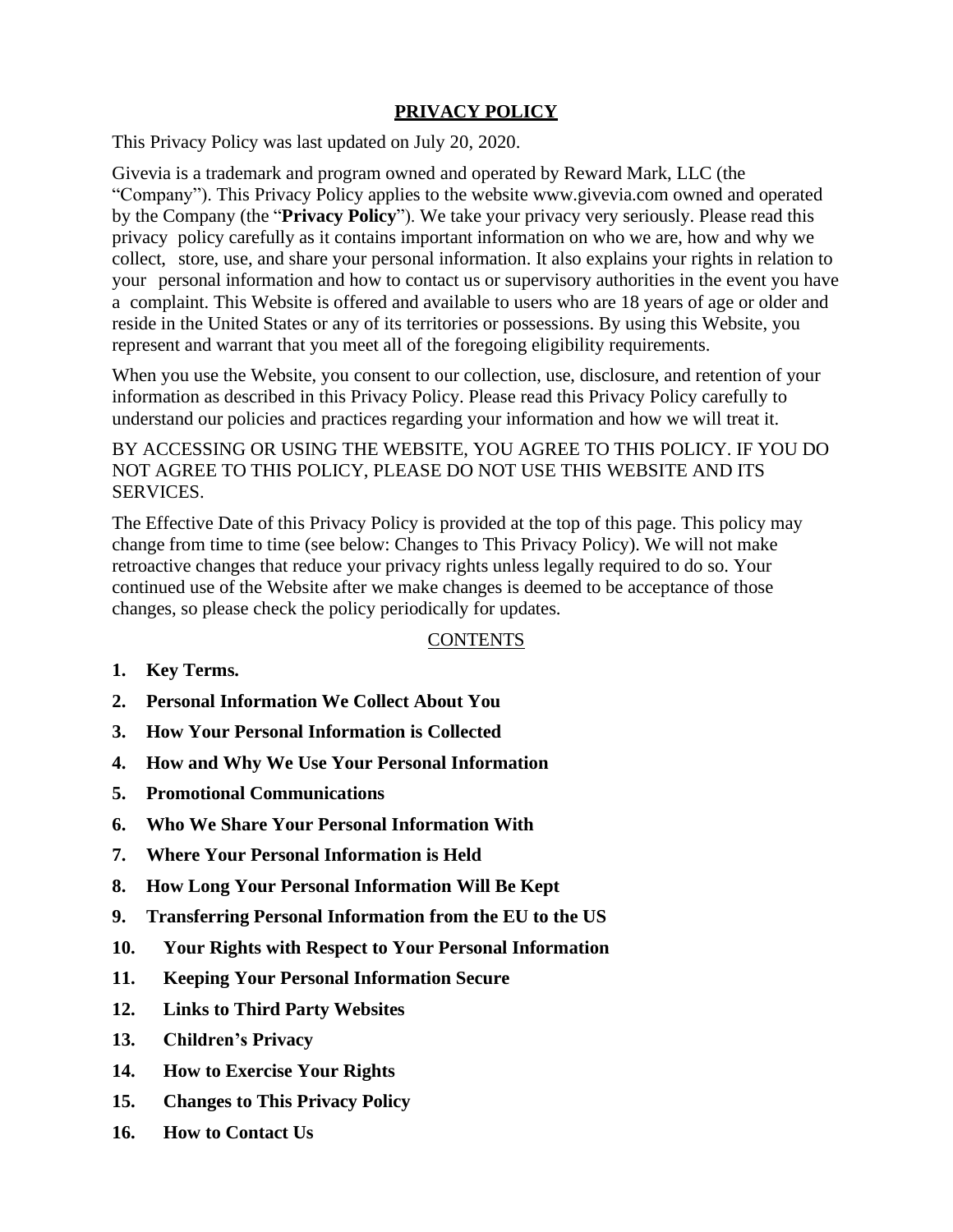<span id="page-1-0"></span>**1. Key Terms.** It would be helpful to start by explaining some key terms used in this policy:

| We, us, our, Company | Reward Mark, LLC                                                        |
|----------------------|-------------------------------------------------------------------------|
| Personal information | Any information relating to an identified or<br>identifiable individual |
| Website              | www.givevia.com                                                         |

<span id="page-1-1"></span>**2. Personal Information We Collect About You.** We may collect and use the following personal information that identifies, relates to, describes, is reasonably capable of being associated with, or could reasonably be linked, directly or indirectly, with a particular consumer or household:

| <b>Categories of Personal Information</b>                                                                                                                                                                                                                                    | <b>Specific Types of Personal Information</b><br><b>Collected</b>                                                                                                             |
|------------------------------------------------------------------------------------------------------------------------------------------------------------------------------------------------------------------------------------------------------------------------------|-------------------------------------------------------------------------------------------------------------------------------------------------------------------------------|
| Identifiers (e.g., a real name, alias, postal<br>address, unique personal identifier, online<br>identifier, Internet Protocol address, email<br>address, account name, social security<br>number, driver's license number, passport<br>number, or other similar identifiers) | • Real first and last name<br>Email address<br>$\bullet$                                                                                                                      |
| Internet or other electronic network activity<br>information (e.g., browsing history, search<br>history, and information regarding a<br>consumer's interaction with an Internet Web<br>site, application, or advertisement)                                                  | • Name of nonprofit(s) selected for<br>donations<br>• Cookies and other technologies to better<br>understand user behavior, personalize<br>preferences and services provided. |

Our Website uses Cookies such as HTTP cookies, HTML5 Cookies and other types of local storage (such as browser-based or plugin-based storage). If you disable Cookies on your website, you may not be able to generate donations for your charity.

This personal information is required to provide our services to you. If you do not provide personal information we ask for, it may delay or prevent us from providing our services to you. We may collect and store information that you provide us about other people. By submitting information about someone other than yourself, you represent that you are authorized to provide us with that person's information for the purpose identified in this Privacy Policy or in connection with the Website.

- <span id="page-1-2"></span>**3. How Your Personal Information is Collected.** We collect most of this personal information directly from you—in person, by telephone, text, email and our Website. However, we may also collect information:
	- From a third party with your consent (e.g., your bank);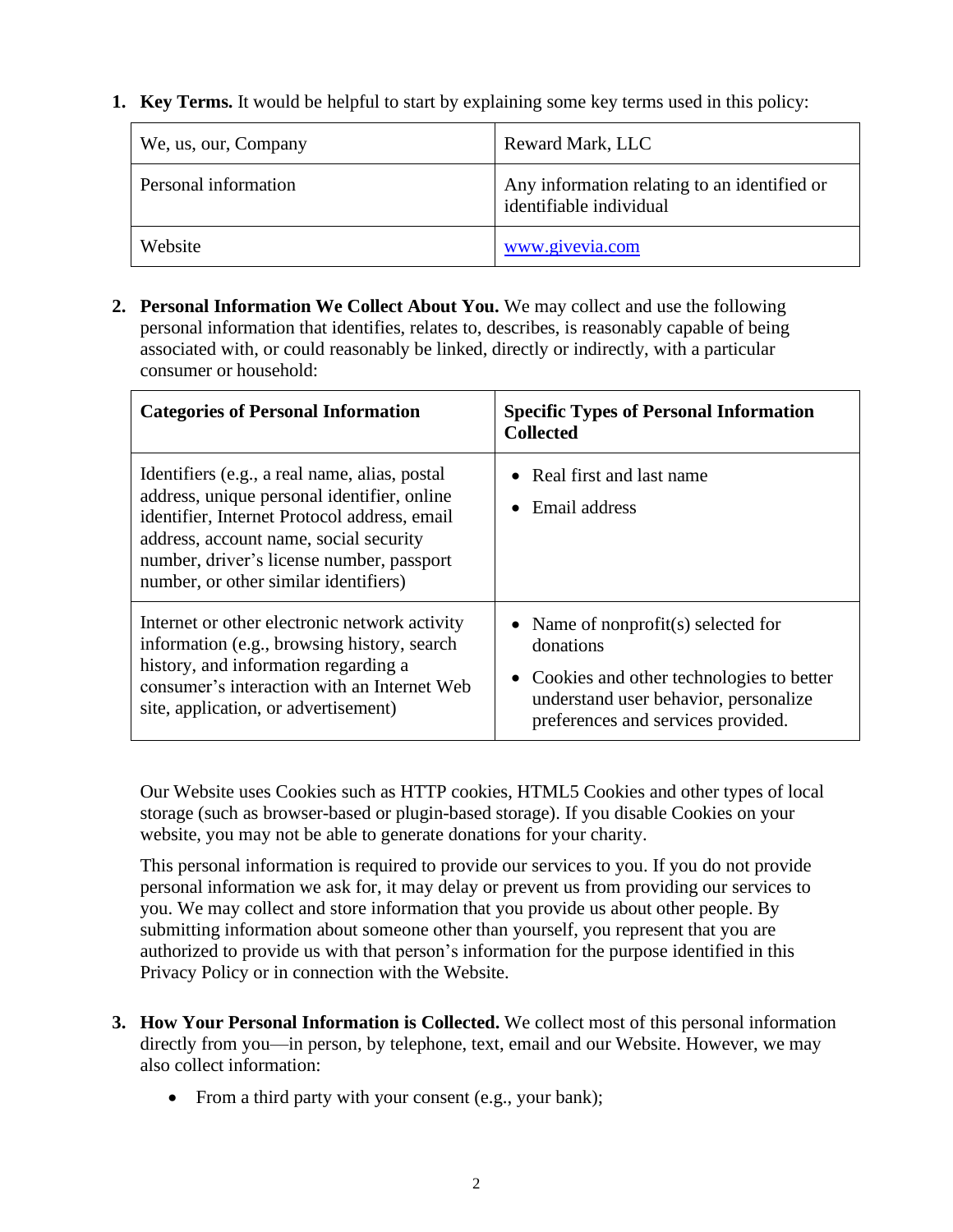- From cookies on our Website; and
- Via our IT systems.
- <span id="page-2-0"></span>**4. How and Why We Use Your Personal Information.** Under data protection law, we can only use your personal information if we have a proper reason for doing so, e.g.,:
	- To comply with our legal and regulatory obligations;
	- For the performance of our contract with you or to take steps at your request before entering into a contract;
	- For our legitimate interests or those of a third party; or
	- Where you have given consent.

A legitimate interest is when we have a business or commercial reason to use your information, so long as this is not overridden by your own rights and interests.

The table below explains what we use (process) your personal information for and our reasons for doing so:

| What we use your personal information<br>for:                                                                                                                                                                                                                                                                                                                               | Our reasons:                                                                                                                                                                                                                 |
|-----------------------------------------------------------------------------------------------------------------------------------------------------------------------------------------------------------------------------------------------------------------------------------------------------------------------------------------------------------------------------|------------------------------------------------------------------------------------------------------------------------------------------------------------------------------------------------------------------------------|
| To provide services to you, including<br>providing you with information or services<br>that you request from us, responding to your<br>inquiries or other correspondence, fulfilling<br>another purpose for which you provide<br>personal information, notifying you about<br>changes to our Website or any offered<br>services, and any other purpose with your<br>consent | For the performance of our contract with you<br>or to take steps at your request before<br>entering into a contract<br>To benefit a third party at your request<br>For our legitimate interests or those of a third<br>party |
| To present our Website and its contents to<br>you                                                                                                                                                                                                                                                                                                                           | For our legitimate interests or those of a third<br>party, i.e. promote and share our business to<br>you                                                                                                                     |
| To administer, review, and improve the<br>content of our Website and services                                                                                                                                                                                                                                                                                               | For our legitimate interests or those of a third<br>party, i.e. to be make sure that our Website is<br>accessible and efficient                                                                                              |
| To prevent and detect fraud against you or a<br>nonprofit who receives donations from us                                                                                                                                                                                                                                                                                    | For our legitimate interests or those of a third<br>party, i.e. to minimize fraud that could be<br>damaging for us and for you                                                                                               |
| Ensuring business policies are adhered to,<br>e.g. policies covering security and internet<br>use                                                                                                                                                                                                                                                                           | For our legitimate interests or those of a third<br>party, i.e. to make sure we are following our<br>own internal procedures so we can deliver<br>the best service to you                                                    |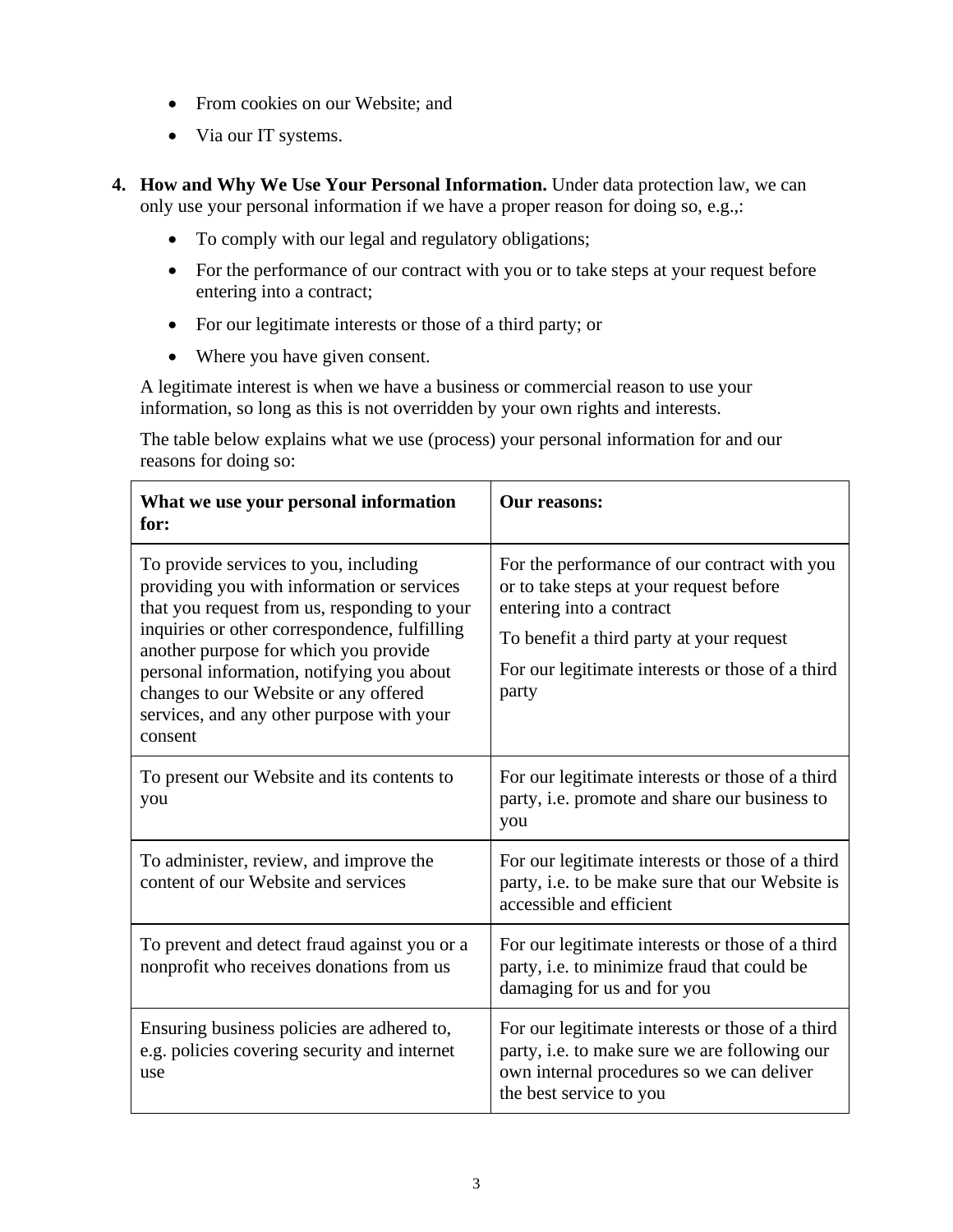| Preventing unauthorized access and<br>modifications to systems              | For our legitimate interests or those of a third<br>party, i.e. to prevent and detect criminal<br>activity that could be damaging for us and<br>for you<br>To comply with our legal and regulatory<br>obligations |
|-----------------------------------------------------------------------------|-------------------------------------------------------------------------------------------------------------------------------------------------------------------------------------------------------------------|
| Updating customer records                                                   | For the performance of our contract with you<br>or to take steps at your request before<br>entering into a contract                                                                                               |
|                                                                             | To comply with our legal and regulatory<br>obligations                                                                                                                                                            |
|                                                                             | For our legitimate interests or those of a third<br>party, e.g. making sure that we can keep in<br>touch with our customers about existing<br>orders and new products                                             |
| Marketing our services and those of selected<br>third parties to:           | For our legitimate interests or those of a third<br>party, i.e. to promote our business to existing<br>and former customers                                                                                       |
| - existing and former customers;                                            |                                                                                                                                                                                                                   |
| third parties who have previously<br>expressed an interest in our services; |                                                                                                                                                                                                                   |
| third parties with whom we have had<br>no previous dealings.                |                                                                                                                                                                                                                   |

<span id="page-3-0"></span>**5. Promotional Communications.** We may use your personal information to send you updates (by email, text message, telephone or post) about our services, including exclusive offers, promotions or new services.

We have a legitimate interest in processing your personal information for promotional purposes (see above: "How and why we use your personal information"). This means we do not usually need your consent to send you promotional communications. However, where consent is needed, we will ask for this consent separately and clearly.

We will always treat your personal information with the utmost respect and never sell it with other organizations for marketing purposes.

You have the right to opt out of receiving promotional communications at any time by using the "unsubscribe" link in emails.

We may ask you to confirm or update your marketing preferences if you instruct us to provide further services in the future, or if there are changes in the law, regulation, or the structure of our business.

<span id="page-3-1"></span>**6. Who We Share Your Personal Information With.** We do not sell, trade, or rent your personal information to others. However, we may share generic aggregated information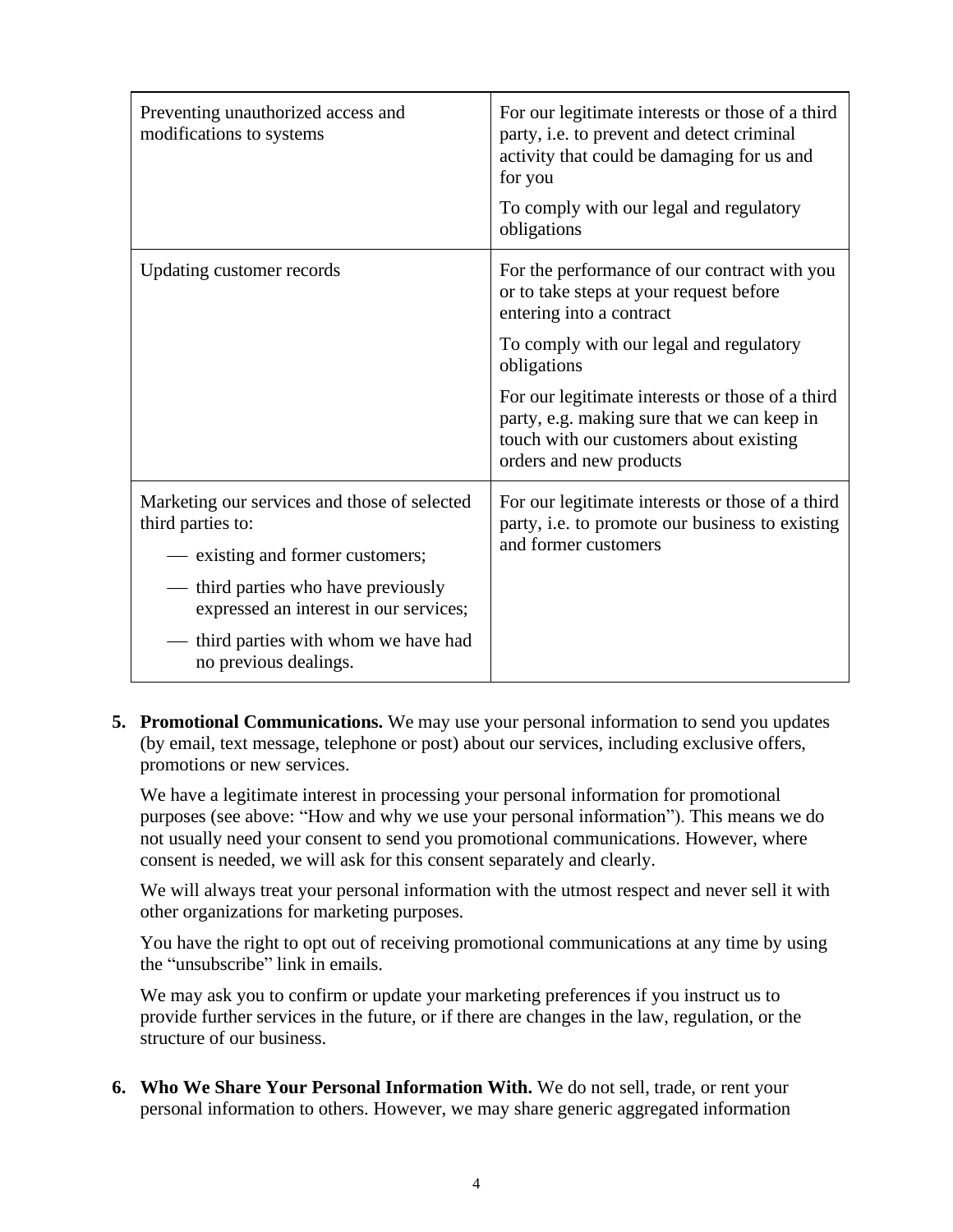about our users, and information that does not identify any individual, without restriction. We routinely share personal information with:

- Other third parties we use to help us run our business, such as marketing agencies or website hosts
- Third parties approved by you, including social media sites you choose to link your account to or third-party payment providers; and
- Nonprofit organizations you have added to your impact list if you have elected to receive email updates.

We only share your name and email address as the source of specific donations to nonprofits on your impact list provided that you elected to receive email updates; you may change your disclosure selection at any time in your account with Givevia.

We may allow our service providers to handle your personal information if we are satisfied they take appropriate measures to protect your personal information. We also impose contractual obligations on service providers to ensure they can only use your personal information to provide services to us and to you.

We may disclose and exchange information with law enforcement agencies and regulatory bodies to comply with our legal and regulatory obligations.

We may also need to share some personal information with other parties, such as potential buyers of some or all of our business or during a re-structuring. We will typically anonymize information, but this may not always be possible. The recipient of the information will be bound by confidentiality obligations. If another company acquires the Company or the Givevia Site, that company will take on all responsibility for the information we collect and it will assume all rights and obligations with respect to that information. Should this happen, the acquiring company may implement its own policies with respect to your information.

We will not share your personal information with any other third party without your consent.

- <span id="page-4-0"></span>**7. Where Your Personal Information is Held.** Information may be held at our offices and those of our service providers, representatives and agents as described above (see: "Who We Share Your Personal Information With").
- <span id="page-4-1"></span>**8. How Long Your Personal Information Will Be Kept.** We will keep your personal information while you have an account with us or while we are providing services to or for you. Thereafter, we will keep your personal information for as long as is necessary:
	- To respond to any questions, complaints or claims made by you or on your behalf;
	- To show that we treated you fairly; or
	- To keep records required by law.

We will not retain your personal information for longer than necessary for the purposes set out in this policy. Different retention periods apply for different types of personal information.

When it is no longer necessary to retain your personal information, we will delete or anonymize it.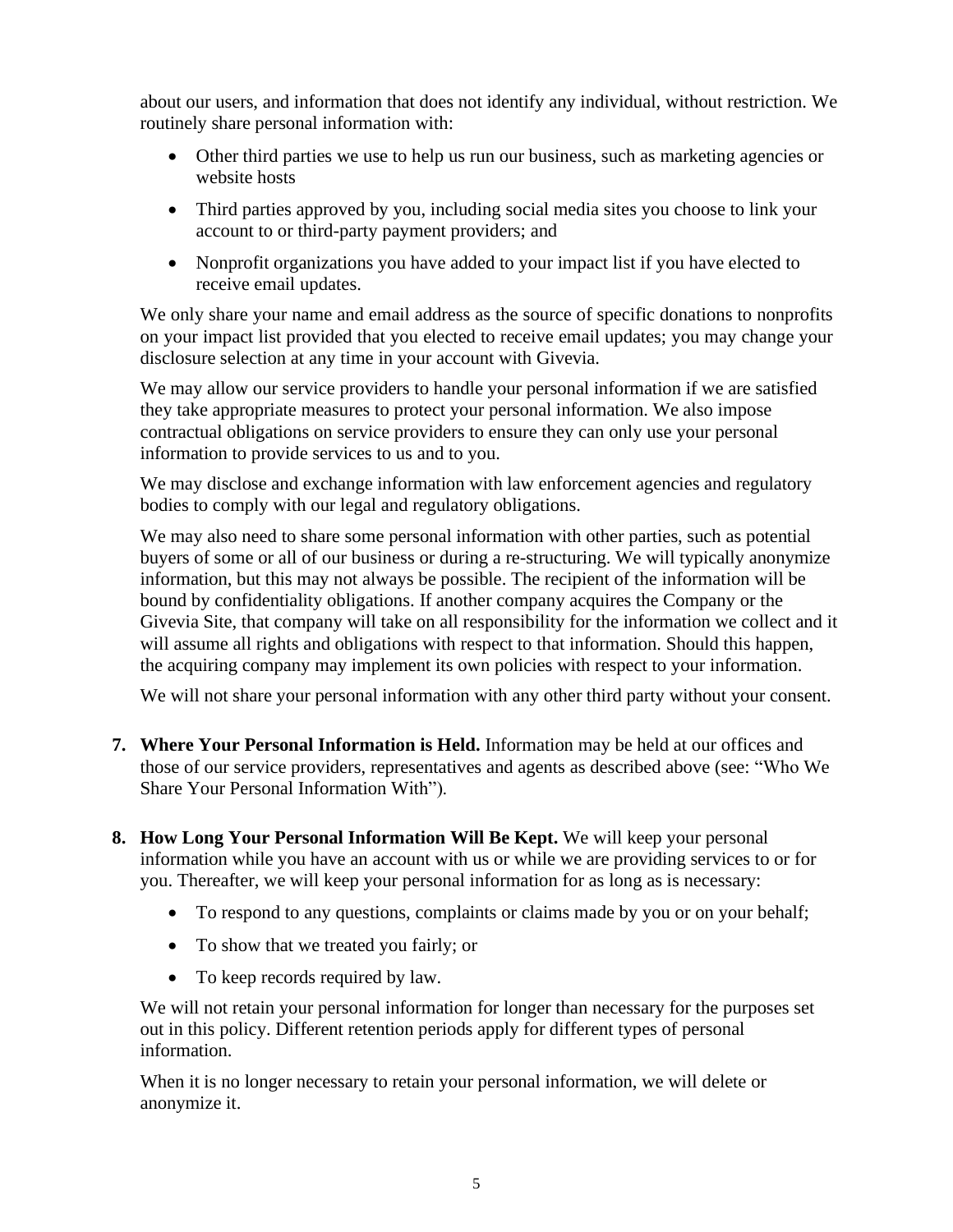- <span id="page-5-0"></span>**9. Transferring Personal Information from the EU to the US.** The Company is headquartered in the United States. Information you provide to us or we collect from you will be processed in the United States. The United States is not currently considered by the EU to provide an adequate level of data protection. The Company therefore relies on exceptions listed in the General Data Protection Regulation ("GDPR"). In particular, we collect and transfer your personal information to the United States only: with your consent; to perform services under the contracts we have in place with you; or to fulfill compelling legitimate interest of the Company that does not outweigh your rights or freedoms. The Company strives to apply suitable safeguards to protect the privacy and security of your personal information and to use it only as described in this Policy. For more information regarding the GDPR and data transfers, click [here](https://ec.europa.eu/info/priorities/justice-and-fundamental-rights/data-protection/2018-reform-eu-data-protection-rules/eu-data-protection-rules_en)**.**.
- <span id="page-5-1"></span>**10. Your Rights with Respect to Your Personal Information.** Depending on the location from where you access the Website, you may have the right to access, correct, delete, or restrict use of certain personal information covered by this Policy and exercise all other rights set forth in Articles 15-22 of the GDPR. You may also have the right to request that we refrain from processing your personal information. Please bear in mind that if you exercise such rights this may affect our ability to provide our services. For inquiries about your personal information, please contact us. Although we will make reasonable efforts to accommodate your request, we reserve the right to impose certain restrictions and requirements on such requests, if allowed or required by applicable laws. Please note that it may take some time to process your request.
- <span id="page-5-2"></span>**11. Keeping Your Personal Information Secure.** We have appropriate security measures in place to prevent personal information from being accidentally lost or used or accessed in an unauthorized way. We limit access to your personal information to those who have a genuine business need to access it. Those processing your information will do so only in an authorized manner and are subject to a duty of confidentiality. We also have procedures in place to deal with any suspected data security breach. We will notify you and any applicable regulator of a suspected data security breach where we are legally required to do so. The safety and security of your information also depends on you. Where we have given you (or where you have chosen) a password to certain parts of our Website, you are responsible for keeping this password confidential. Do not share your password with anyone.

Unfortunately, the transmission of information via the internet is not completely secure. Although we do our best to protect your personal information, we cannot guarantee the security of your personal information transmitted to our Website. Any transmission of personal information is at your own risk. We are not responsible for the unauthorized acts of others (including hacking, i.e., the circumvention of any privacy settings or security measures contained on the Website) and we assume no liability for any disclosure of information due to errors in transmission, unauthorized third-party access, or other acts or omissions beyond our reasonable control.

<span id="page-5-3"></span>**12. Links to Third Party Websites.** Our Website may contain links to other websites. If you click on a third-party link, you will be directed to that website. Note that these external links are not operated by us. This Privacy Policy does not apply when you access third party websites. We cannot control how third parties may use personal information you disclose to